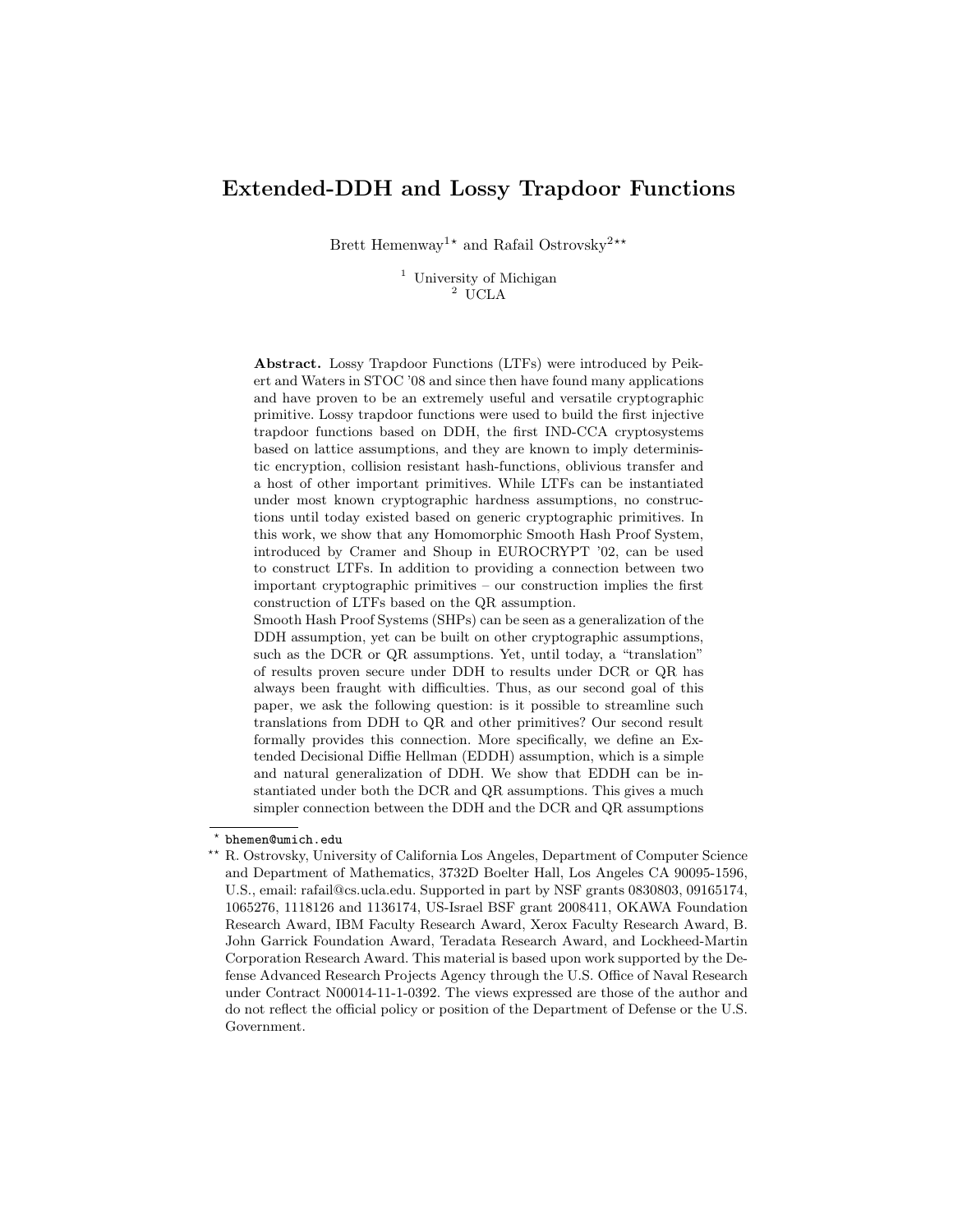and provides an easy way to translate proofs from DDH to DCR or QR. That is, the advantage of the EDDH assumption is that most schemes (including LTFs) proven secure under the DDH assumption can easily be instantiated under the DCR and QR assumptions with almost no change to their proofs of security.

# 1 Introduction

The first practical IND-CCA secure cryptosystem was built by Cramer and Shoup under the Decisional Diffie-Hellman (DDH) assumption [\[CS98\]](#page-15-0). In a follow up work, Cramer and Shoup introduced projective hash proofs as a means of generalizing their original DDH-based construction [\[CS02\]](#page-15-1). This generalization allowed them to create unified constructions of IND-CCA secure cryptosystems based on Paillier's Decisional Composite Residuosity (DCR) assumption and the Quadratic Residuosity (QR) assumption.

Since their introduction, projective hash proof systems have proven to be an effective tool for generalizing constructions that were originally proven secure under the DDH assumption. Indeed, many important results use the framework of projective hash proofs to take a system built using the DDH assumption and instantiate it using the DCR or QR assumptions.

Cramer and Shoup [\[CS02\]](#page-15-1) converted the DDH-based construction of IND-CCA encryption [\[CS98\]](#page-15-0) to one based on the DCR or QR assumptions. Kalai and Halevi [\[Kal05,](#page-16-0)[HK07\]](#page-15-2) converted the DDH-based construction of OT given by Naor and Pinkas [\[NP01\]](#page-16-1) to one based on the DCR or QR assumptions. Brakerski and Goldwasser [\[BG10\]](#page-15-3) converted the DDH-based construction of circular secure encryption given by Boneh, Halevi, Hamburg and Ostrovsky [\[BHHO08\]](#page-15-4) to one based on the DCR or QR assumptions<sup>[3](#page-1-0)</sup>.

This series of works generalizing DDH-based constructions suggests the heuristic that "anything that can be done with DDH can be done with DCR or QR." Like any heuristic it is not completely accurate, but it appears to provide the right intuition.

While projective hash proof systems suggest a means for converting a DDHbased scheme to a DCR or QR based scheme, the generality of projective hash proof systems framework often means that converting the actual proofs of security can be fairly technical. This is evidenced in the works of [\[CS02,](#page-15-1)[Kal05,](#page-16-0)[HK07,](#page-15-2)[BG10\]](#page-15-3) which provided significant technical contributions beyond the original constructions of [\[CS98,](#page-15-0)[NP01,](#page-16-1)[BHHO08\]](#page-15-4).

This work makes two contributions: First, we show that Lossy Trapdoor Functions (LTFs) of Peikert and Waters [\[PW08\]](#page-16-2) can be built under general assumptions, namely any homomorphic smooth hash proof system. This provides a connection between two important cryptographic primitives. Second, we introduce the Extended Decisional Diffie-Hellman (EDDH) assumption, and show how it can be instantiated using the DCR and QR assumptions. This second

<span id="page-1-0"></span><sup>3</sup> Brakerski and Goldwasser did not explicitly use the language of projective hash proofs, but their construction fits the framework exactly.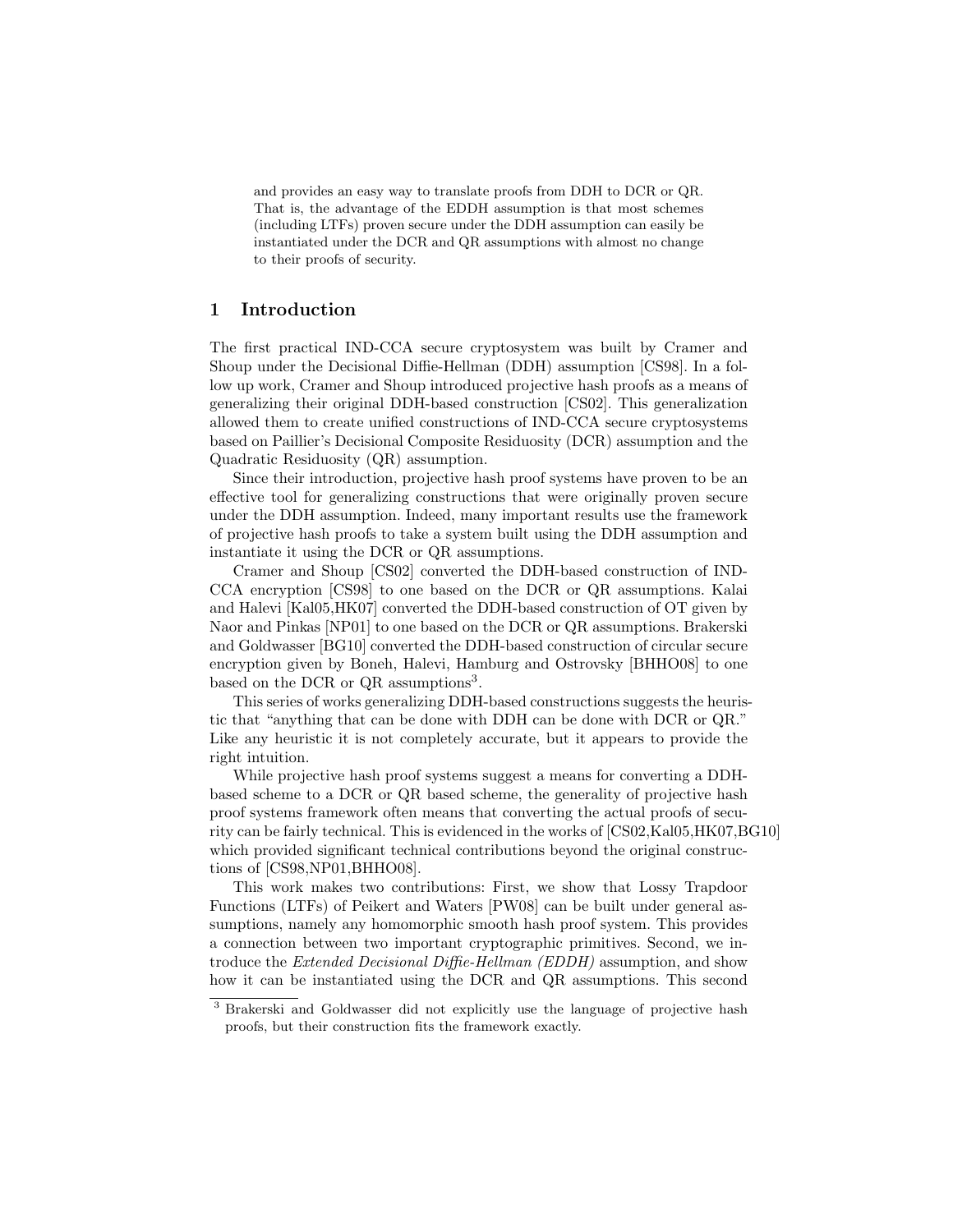result provides a justification for the heuristic noted above that the DCR and QR assumptions "imply" the DDH assumption. While the EDDH assumption does not appear to be as general as the notion of projective hash proof systems, its simplicity gives it some advantages. In particular, the EDDH assumption provides a much simpler method for identifying which DDH-based constructions can be instantiated under the DCR or QR assumptions, and proofs of security under the EDDH assumption are almost identical to those under the DDH assumption. Using the framework of EDDH, it becomes almost immediate that the DDH constructions of [\[NP01](#page-16-1)[,BHHO08,](#page-15-4)[PW08\]](#page-16-2) can be instantiated under the DCR or QR assumptions with almost no modifications to the proofs of security.

As mentioned above, our first result is a construction of lossy trapdoor functions (LTFs) from general assumptions. Lossy trapdoor functions were introduced by Peikert and Waters [\[PW08\]](#page-16-2). LTFs provided the first injective trapdoor functions based on the Decisional Diffie-Hellman (DDH) assumption, and the first chosen ciphertext (IND-CCA) secure cryptosystem based on lattice assumptions. In addition to providing natural constructions of injective trapdoor functions and IND-CCA secure cryptosystems, Peikert and Waters went on to show that LTFs provide very natural constructions of many cryptographic primitives, including pseudo-random generators, collision-resistant hash functions, and oblivious transfer. The extremely intuitive nature of these many constructions provided early evidence of the value of LTFs as a cryptographic primitive. Since the original work of Peikert and Waters, lossy trapdoor functions have been shown to imply many other important cryptographic primitives. In [\[BFO08\]](#page-15-5), Boldyreva, Fehr and O'Neill showed that LTFs imply deterministic encryption. Deterministic encryption was introduced in [\[BBO07\]](#page-15-6), and captures the strongest notion of security possible for a deterministic function. In contrast to one-way functions, which do leak the parity of a random subset of the bits of its input [\[GL89\]](#page-15-7), deterministic encryption does not leak any fixed function<sup>[4](#page-2-0)</sup> of its input. Deterministic encryption has applications to efficiently searchable encryption, and securing legacy systems. Lossy trapdoor functions were then shown to imply correlated product secure functions by Rosen and Segev in [\[RS09\]](#page-16-3). Roughly a family of correlated product secure functions is a family of functions that remain one-way even when the output of multiple functions is given on the same input. In [\[MY09\]](#page-16-4), Mol and Yilek introduced a relaxation of lossy trapdoor functions called slightly lossy trapdoor functions, and showed that even slightly lossy trapdoor functions are sufficient to achieve correlated product secure functions. Lossy functions, (without the need for a trapdoor) have been shown to imply leaky pseudo-entropy functions [\[BHK11\]](#page-15-8).

Lossy trapdoor functions have been constructed from a variety of concrete hardness assumptions. In [\[PW08\]](#page-16-2), Peikert and Waters constructed LTFs from the DDH assumption and lattice assumptions, and an efficient construction of LTFs from Paillier's Decisional Composite Residuosity (DCR) assumption was given independently in [\[BFO08\]](#page-15-5) and [\[RS08\]](#page-16-5). In concurrent, independent work, Freeman

<span id="page-2-0"></span><sup>&</sup>lt;sup>4</sup> independent of the choice of the key for the deterministic encryption.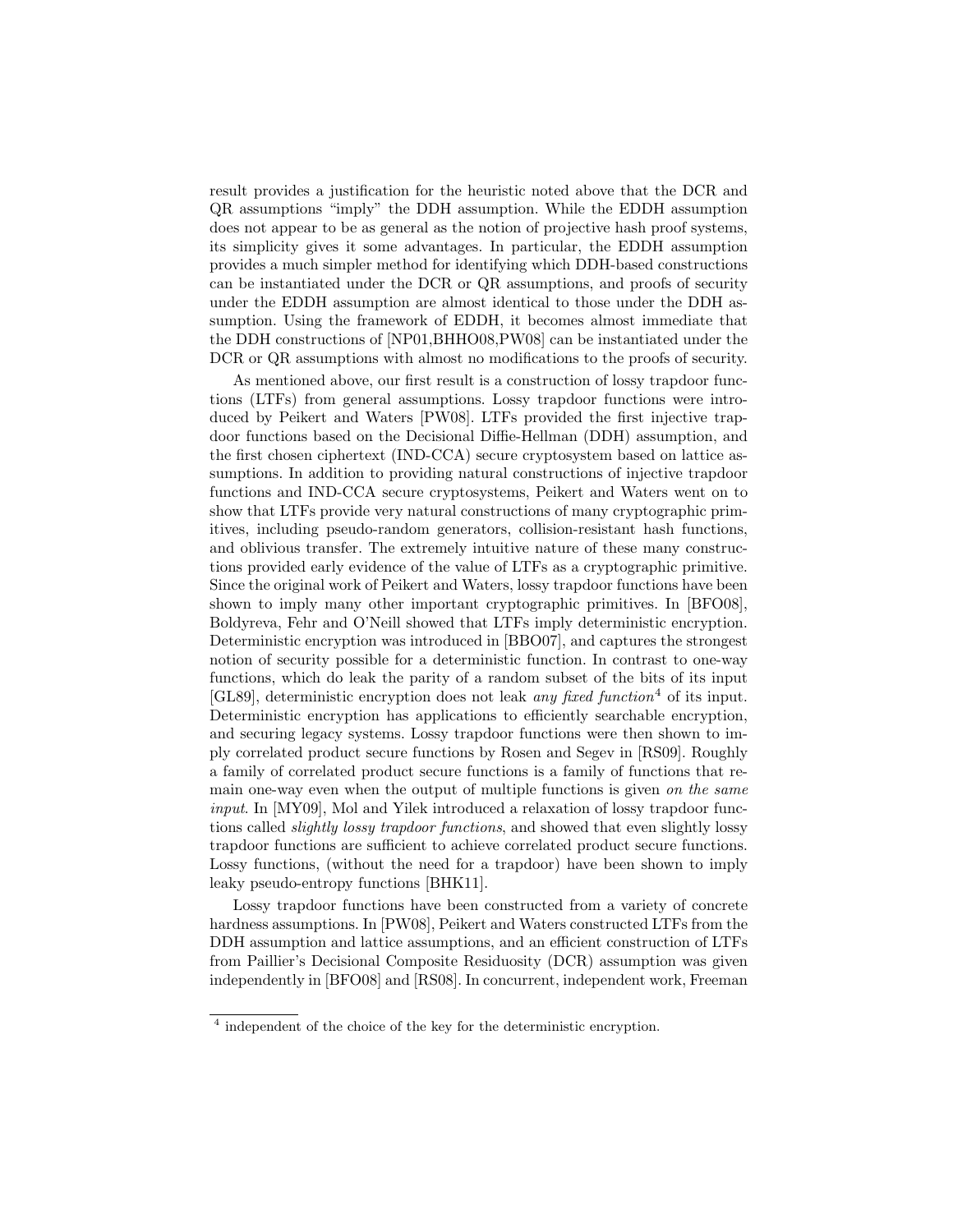et al. [\[FGK](#page-15-9)+10] give constructions of LTFs from the D-Linear Assumption and constructions of slightly lossy trapdoor functions from the QR assumption.

While we have seen a wide variety of important consequences of lossy trapdoor functions, there remains a lack of general constructions. This work provides the first constructions of LTFs from generic primitives (in this case homomorphic smooth hash proof systems, and diverse group systems) as well as the first construction of fully lossy trapdoor functions from the well-known Quadratic Residuosity (QR) assumption.

This result has a number of other consequences. Applying our construction to the results of [\[BFO08\]](#page-15-5), we achieve the first construction of deterministic encryption from smooth homomorphic hash proof systems. Applying our results to those of [\[RS09\]](#page-16-3), we give the only known construction of correlated product secure functions from a generic primitive other than lossy trapdoor functions,<sup>[5](#page-3-0)</sup> and the first known construction of correlated product secure functions from the  $QR$  assumption.<sup>[6](#page-3-1)</sup> Applying the separation of Rosen and Segev, we provide a black-box separation of smooth homomorphic hash proof systems and one-way trapdoor permutations.

The second contribution of this work is a development of the connection between the DDH, DCR and QR assumptions. Projective hash proof systems [\[CS02\]](#page-15-1) showed that many properties of DDH-based protocols could be achieved using the DCR or QR assumptions. In this work, we introduce the Extended DDH (EDDH) assumption, and show how the EDDH assumption is implied by the DDH, DCR and QR assumptions. One formulation of the DDH assumption is that the distributions  $\{g, g^a, g^b, g^{ab}\}, \{g, g^a, g^b, g^c\}$  are computationally indistinguishable. Equivalently,  $\{g, g^a, g^b, g^{ab}\} \approx_c \{g, g^a, g^b, g^{ab}r\}$  for some uniformly chosen element  $r$  in the group. The EDDH assumption is the same, except that  $r$  is chosen from a subgroup instead of the entire group. Thus the EDDH assumption states that  $\{g, g^a, g^b, g^{ab}\}\$ and  $\{g, g^a, g^b, g^{ab}r\}$  are computationally indistinguishable when  $r$  is chosen uniformly from a given subgroup of the universe group. See Definition [6](#page-11-0) for the formal definition. The value of the EDDH assumption is that it provides a very simple method for converting constructions based on the DDH assumption into constructions which can be proven secure under the DCR or QR assumptions. Since the semantics of the EDDH assumption are very similar to those of the DDH assumption in many cases proofs of security under the DDH assumption go through almost unchanged under the EDDH assumption.

<span id="page-3-0"></span><sup>5</sup> There are two concrete constructions of correlated product secure functions that are not lossy trapdoor functions. A construction based on the Learning With Error (LWE) problem given by Peikert in [\[Pei09\]](#page-16-6), and a construction based on the hardness of syndrome decoding given by Freeman et al. in  $[FGK^+10]$  $[FGK^+10]$ .

<span id="page-3-1"></span> $6$  A completely different construction of correlated product secure functions from the QR assumption is given in the concurrent, independent work of Freeman et al.  $[FGK^+10]$  $[FGK^+10]$ .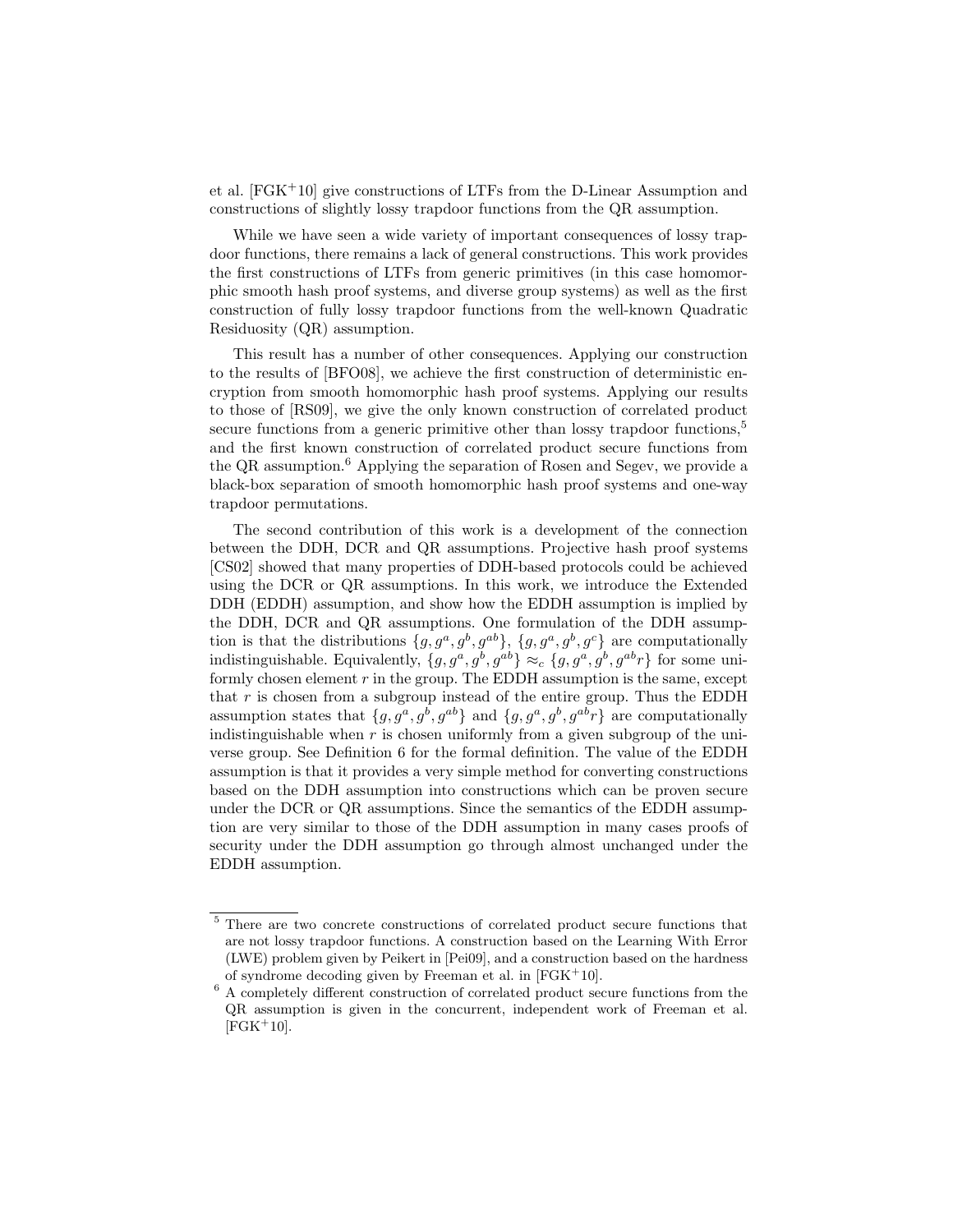#### 1.1 Previous Work

Lossy Trapdoor Functions (LTFs) were introduced by Peikert and Waters in [\[PW08\]](#page-16-2), simultaneously providing the first construction of one-way trapdoor functions from the Decisional Diffie Hellman and the first IND-CCA secure cryptosystem based on lattice assumptions.

Roughly, a family of lossy trapdoor functions is a family of functions with two computationally indistinguishable branches. An injective branch with a trapdoor, and a lossy branch which statistically loses information about its input, in particular the image size of the lossy branch is required to be much smaller than its domain size. If the lossy branch is lossy enough, this immediately implies that the injective branch is an injective one-way trapdoor function. Peikert and Waters gave constructions of lossy trapdoor functions from the DDH assumption and lattice-based assumptions. In [\[BFO08\]](#page-15-5), [\[RS08\]](#page-16-5), Boldyreva et al. and Rosen and Segev gave efficient constructions of lossy trapdoor functions from Paillier's DCR assumption. A construction of lossy trapdoor functions from the D-Linear assumption, and slightly lossy trapdoor functions from the QR assumption are given in the concurrent, independent work of  $[FGK^+10]$  $[FGK^+10]$ .

Lossy trapdoor functions are known to imply IND-CCA secure encryption. In addition to IND-CCA secure encryption, LTFs were shown to imply collisionresistant hash functions [\[PW08\]](#page-16-2), deterministic encryption [\[BFO08\]](#page-15-5), lossy encryption [\[PVW08\]](#page-16-7) and correlated product secure functions [\[RS09\]](#page-16-3).

Projective Hash Proof Systems were introduced by Cramer and Shoup in [\[CS02\]](#page-15-1), generalizing their construction of IND-CCA encryption from the Decisional Diffie-Hellman (DDH) assumption given in [\[CS98\]](#page-15-0). In [\[CS02\]](#page-15-1), Cramer and Shoup defined two types of hash proof systems, smooth projective hash families, which immediately implied IND-CPA secure encryption, and universal hash families, which could be used as a type of designated verifier proof system for the specific class of language given by smooth projective hash families. They went on to show that universal hash proof systems imply smooth projective hash proof systems, so it was sufficient to construct only universal hash proof systems. Their general construction, however, was fairly inefficient, and in all of their constructions they were able to avoid the general construction of smooth projective hash proof systems, and create efficient smooth projective hash proof systems directly. In this work, we will deal only with smooth projective hash proof systems.

In order to construct explicit hash proof systems, Cramer and Shoup defined another primitive called a Diverse Group System. Diverse Group Systems seemed to capture the essential part of the algebraic structure of a cyclic group, and they gave a very natural construction of projective hash proof systems from Diverse Group Systems. They went on to construct diverse group systems from the DDH assumption, the Quadratic Residuosity (QR) assumption and the Decisional Composite Residuosity (DCR) assumption.

The first result of this work is a proof that smooth homomorphic hash proof systems imply lossy trapdoor functions. By providing a link between smooth homomorphic hash proof systems, and lossy trapdoor functions, we provide a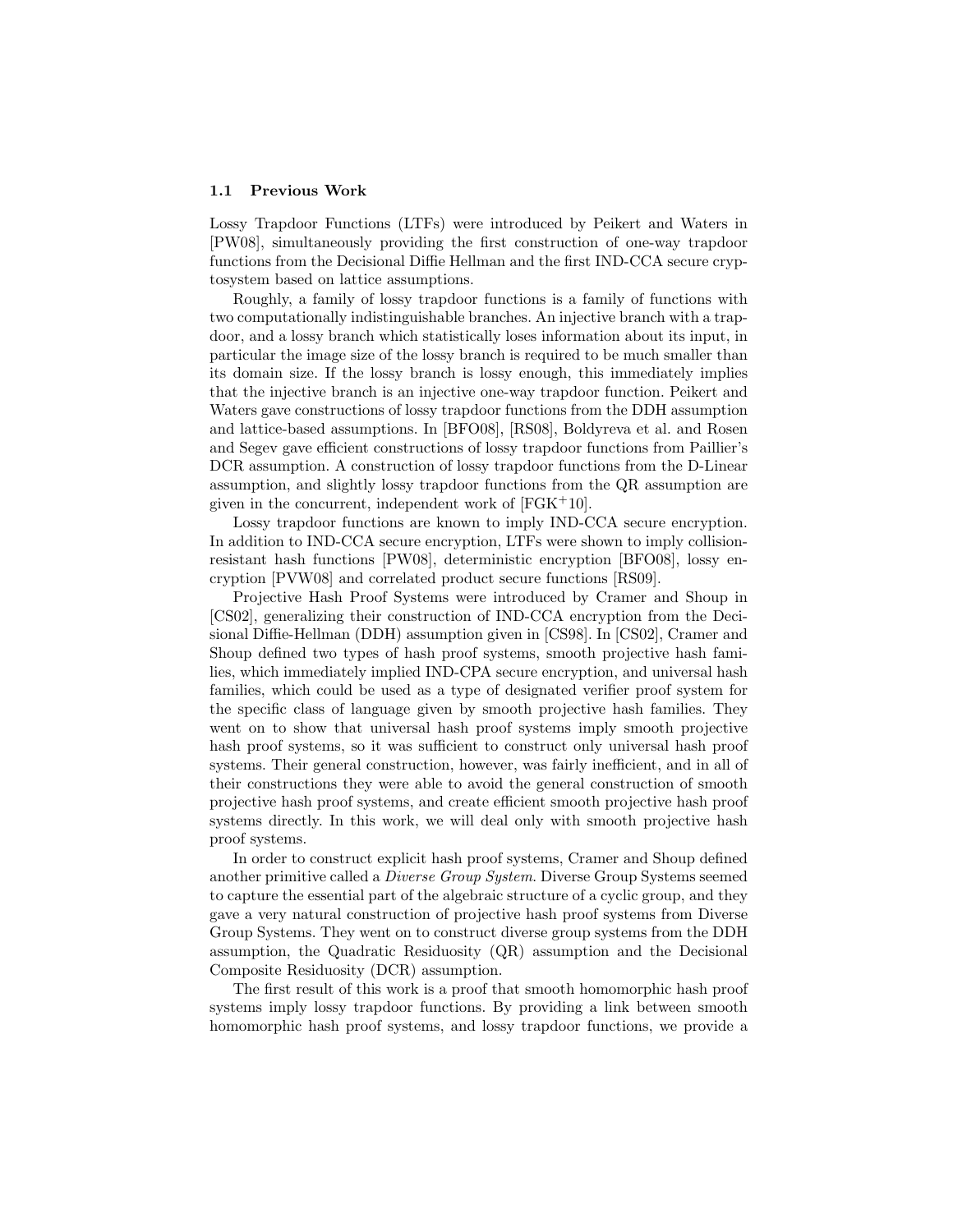number of new connections as well. This work provides the first construction of lossy trapdoor functions from a generic primitive. Additionally, it provides the first construction of deterministic encryption from smooth homomorphic projective hash proof systems.

Our first result uses the framework of smooth projective hashing to generalize the DDH-based construction of LTFs from [\[PW08\]](#page-16-2). Smooth projective hash proof systems have been used to generalize DDH-based constructions in the past. Kalai and Halevi [\[Kal05,](#page-16-0)[HK07\]](#page-15-2) used them to generalize Naor and Pinkas's OT protocol [\[NP01\]](#page-16-1), and Brakerski and Goldwasser [\[BG10\]](#page-15-3) generalized the circular secure encryption of Boneh, Halevi, Hamburg and Ostrovsky [\[BHHO08\]](#page-15-4) using the same framework. This series of results indicates a close relationship between the DDH, DCR and QR assumptions.

The second result of this work is a development of the connection between the DDH, DCR and QR assumptions. One of the most useful features of projective hash proof systems is that they provide a framework for converting cryptographic schemes designed under the DDH assumption into cryptographic schemes that are provably secure under the DCR or QR assumptions. While projective hash proof systems showed a close connection between the DDH, DCR and QR assumptions, generality of projective hash proof systems makes this connection difficult to see. To make the connection between these three hardness assumptions clearer, we introduce the EDDH assumption and show how it can be realized under the DCR and QR assumptions. The benefit of the EDDH assumption is that it is semantically very similar to the DDH assumption, so many existing constructions whose security rests on the DDH assumption (including the construction of LTFs by Peikert and Waters) can immediately be instantiated under the DCR or QR assumptions. In particular, we note that the proof of [\[PW08\]](#page-16-2) can be instantiated using the EDDH assumption. This gives a novel construction of LTFs from the DCR assumption and the first construction of LTFs from the QR assumption.

#### 1.2 Our Contributions

In this work, we show that smooth homomorphic hash proof systems imply lossy trapdoor functions (LTFs). It was shown in [\[BFO08\]](#page-15-5) that lossy trapdoor functions imply deterministic encryption, so our results give the first construction of deterministic encryption from smooth homomorphic hash proof systems.

In [\[RS09\]](#page-16-3), Rosen and Segev introduced correlated product secure functions, and showed that lossy trapdoor functions are correlated product secure. Applying their results to our construction, we have a construction of correlated product secure functions from smooth homomorphic hash proof systems. Finally, combining our results with the black-box separations of Rosen and Segev [\[RS09\]](#page-16-3), we find that there is a black-box separation between one-way trapdoor permutations and smooth homomorphic hash proof systems.

Our primary results are summarized as follows:

Theorem. Smooth Homomorphic Projective Hash Proof Systems imply Lossy Trapdoor Functions.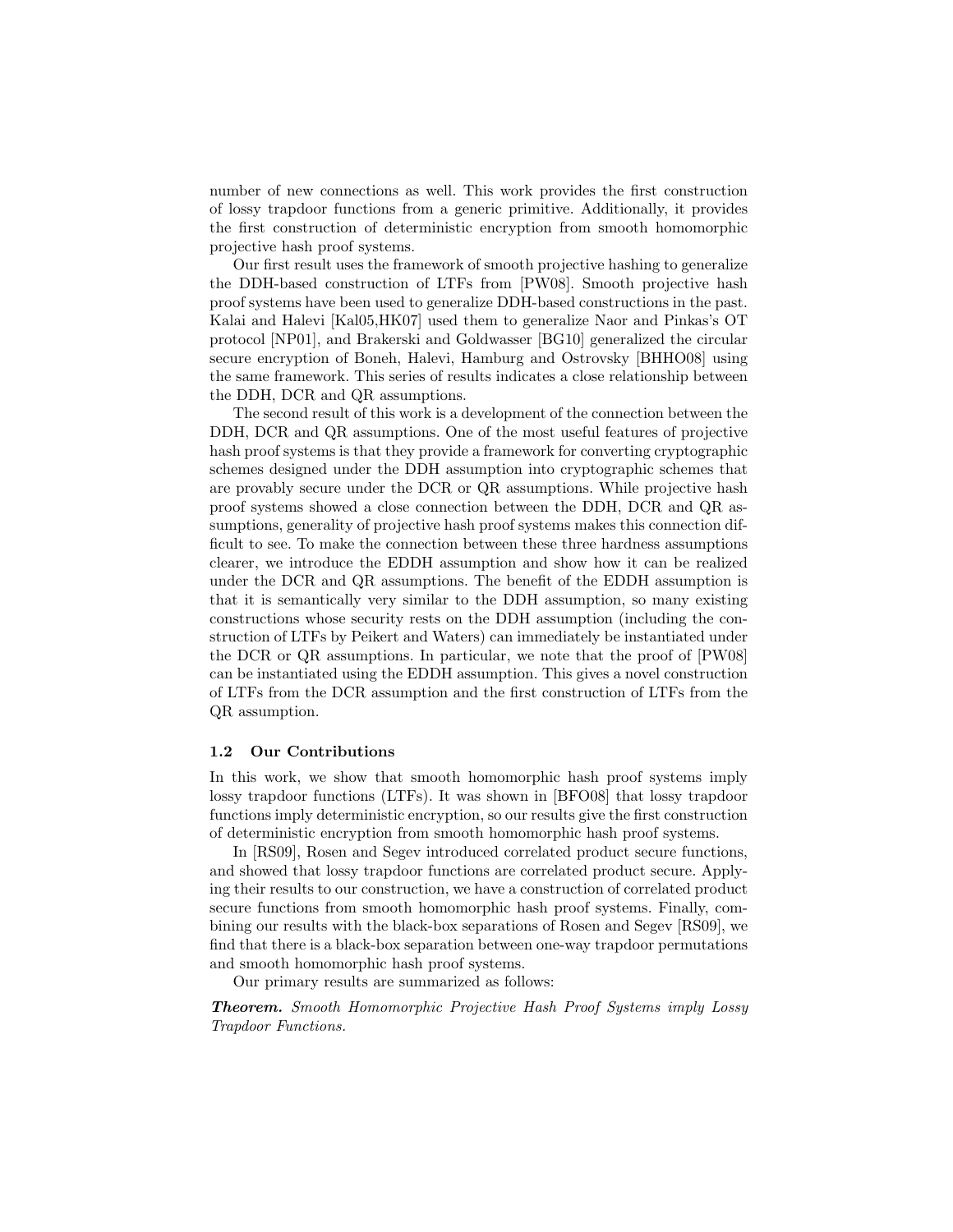This theorem has a number of immediate Corollaries. Since Boldyreva et al. [\[BFO08\]](#page-15-5) showed that LTFs imply deterministic encryption (as defined in [\[BBO07\]](#page-15-6)), we have

Corollary. Smooth Homomorphic Projective Hash Proof Systems imply deterministic encryption.

Since Rosen and Segev [\[RS09\]](#page-16-3) showed that LTFs imply correlated product secure encryption, and a black-box separation between one-way trapdoor permutations and lossy trapdoor functions, we have

Corollary. Smooth Homomorphic Projective Hash Proof Systems imply correlated product secure functions.

Corollary. There is a black-box separation between Smooth Homomorphic Projective Hash Proof Systems and one-way trapdoor permutations, i.e. there exists an oracle, relative to which the latter exists but the former does not.

In addition to the new constructions outlined above, in Section [4](#page-11-1) we introduce the Extended Decisional Diffie Hellman (EDDH) assumption, which provides a simple way to achieve a DDH-like property under the DCR and QR assumptions. This serves to unify many of the previous constructions (e.g. [\[NP01\]](#page-16-1) and [\[Kal05,](#page-16-0)[HK07\]](#page-15-2), [\[BHHO08\]](#page-15-4) and [\[BG10\]](#page-15-3)), and provides a more familiar alternative to projective hash proof systems.

Applying these results yields lossy trapdoor functions from the DDH, DCR and QR assumptions. When applied to DDH, the construction achieved in this way is identical to the construction of LTFs given by Peikert and Waters in [\[PW08\]](#page-16-2), however the constructions from the DCR and QR assumptions are new. While our construction of LTFs from the DCR assumption is less efficient than that given by [\[BFO08\]](#page-15-5) and [\[RS08\]](#page-16-5), our results provide the first construction of lossy trapdoor functions from the QR assumption.

# 2 Preliminaries

# 2.1 Notation

If A is a Probabilistic Polynomial Time (PPT) machine, then we use  $a \stackrel{\$}{\leftarrow} A$  to denote running the machine  $A$  and obtaining an output, where  $a$  is distributed according to the internal randomness of A. If R is a set, we use  $r \stackrel{\$}{\leftarrow} R$  to denote sampling uniformly from  $R$ .

We use the notation

$$
\Pr[r \stackrel{\$}{\leftarrow} R; x \stackrel{\$}{\leftarrow} X : A(x, r) = c],
$$

to denote the probability that A outputs  $c$  when  $x$  is sampled uniformly from  $X$ and  $r$  is sampled uniformly from  $R$ . We define the statistical distance between two distributions  $X, Y$  to be

$$
\Delta(X,Y) = \frac{1}{2} \sum_{x} |\Pr[X=x] - \Pr[Y=x]|
$$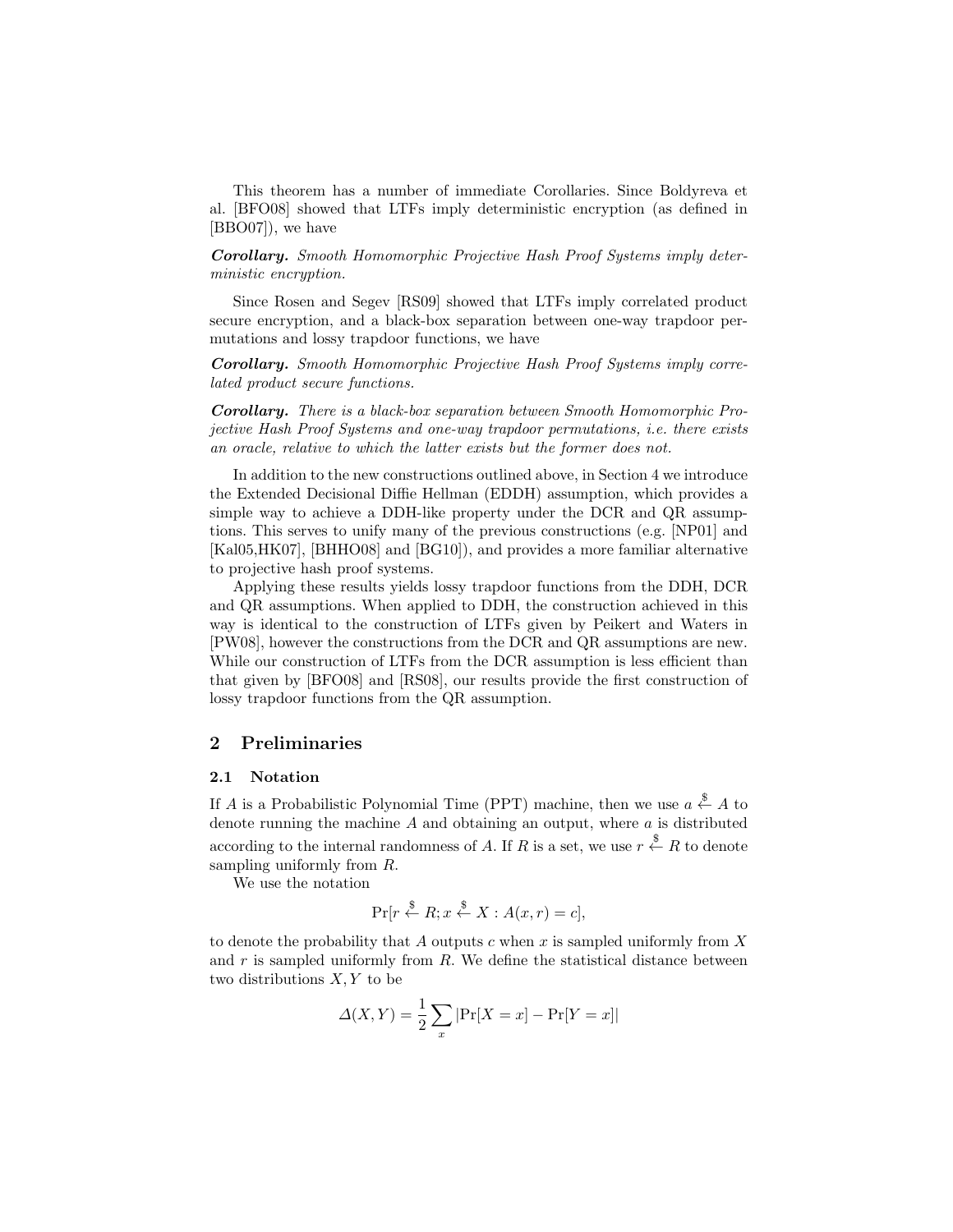If X and Y are families of distributions indexed by a security parameter  $\lambda$ , we use  $X \approx_s Y$  to mean the distributions X and Y are statistically close, *i.e.*, for all polynomials p and sufficiently large  $\lambda$ , we have  $\Delta(X,Y) < \frac{1}{p(\lambda)}$ . We use  $X \approx_c Y$  to mean X and Y are computationally close, *i.e.*, for all PPT adversaries A, for all polynomials p, then for all sufficiently large  $\lambda$ , we have  $|\Pr[A^X = 1] - \Pr[A^Y = 1]| < 1/p(\lambda).$ 

### 2.2 Lossy Trapdoor Functions

We briefly recall the definition of lossy trapdoor functions given in [\[PW08\]](#page-16-2).

A tuple  $(S_{\text{ltdf}}, F_{\text{ltdf}}^{\text{-1}})$  of PPT algorithms is called a family of  $(n, k)$ -Lossy Trapdoor Functions if the following properties hold:

- **Sampling Injective Functions:**  $S_{\text{ltdf}}(1^{\lambda}, 1)$  outputs s, t where s is a function index, and t its trapdoor. We require that  $F_{\text{ltdf}}(s, \cdot)$  is an injective deterministic function on  $\{0, 1\}^n$ , and  $F_{\text{ltdf}}^{-1}(t, F_{\text{ltdf}}(s, x)) = x$  for all x.
- **Sampling Lossy Functions:**  $S_{\text{ltdf}}(1^{\lambda}, 0)$  outputs  $(s, \perp)$  where s is a function index and  $F_{\text{ltdf}}(s, \cdot)$  is a function on  $\{0, 1\}^n$ , where the image of  $F_{\text{ltdf}}(s, \cdot)$ has size at most  $2^{n-k}$ .
- Indistinguishability: The first outputs of  $S_{\text{ltdf}}(1^{\lambda},0)$  and  $S_{\text{ltdf}}(1^{\lambda},1)$  are computationally indistinguishable.

#### 2.3 Subset Membership Problems

In this section we recall the definition of of a subset membership problem as formalized in [\[CS02\]](#page-15-1). Roughly, given sets  $L \subset X$ , we want L and X to be computationally indistinguishable.

Formally, given a family of sets  $(X, L, W)$  indexed by a security parameter  $\lambda$ , we require  $L \subset X$ , and there is a binary relation  $\mathcal{R}: X \times W \to \{0,1\}$ . If  $\mathcal{R}(x, w) = 1$ , we say that w is a witness for x. In this work, we will restrict our attention to relations R such that for all  $x \in L$ , there exists a  $w \in W$  such that  $\mathcal{R}(x, w) = 1$ , and for all  $x \notin L$ , and all  $w \in W$ ,  $\mathcal{R}(x, w) = 0$ .

We also need the following efficient sampling algorithms.

- Instance Sampling: Given a security parameter  $\lambda$ , we can sample  $(X, L, W)$ and R.
- **Sampling Without Witness:** Given  $(X, L, W)$  we can sample (statisticallyclose to) uniformly on X.
- **Sampling With Witness:** Given  $(X, L, W)$  we can sample x (statisticallyclose to) uniformly on L, along with a witness w such that  $\mathcal{R}(x, w) = 1$ .

Definition 1. A subset membership problem is called hard if for all PPT distinguishers,

$$
|\Pr[x \stackrel{\$}{\leftarrow} X : D(x) = 1] - \Pr[x \stackrel{\$}{\leftarrow} L : D(x) = 1]| < \nu(\lambda),
$$

for some negligible function  $\nu$ .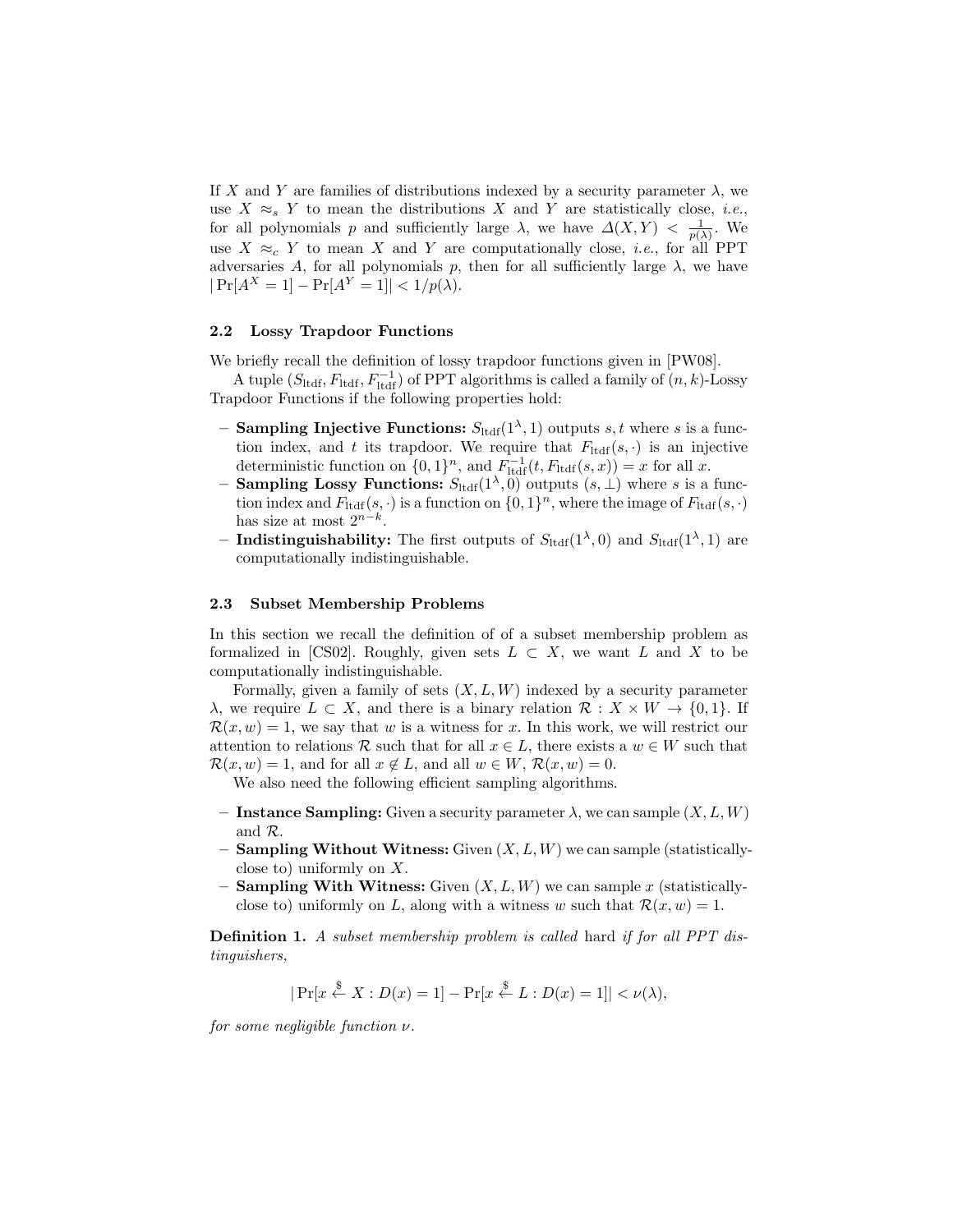As in [\[CS02\]](#page-15-1), the security of all of our constructions will rely on the security of some underlying hard subset membership problem. In fact, the hardness assumptions DDH, DCR and QR all have natural formulations in terms of hard subset membership problems [\[CS02\]](#page-15-1).

### 2.4 Smooth Hash Proof Systems

We briefly recall the notion of *smooth projective hash* families as defined by Cramer and Shoup in  $[CS02]$ . Let H be a function family indexed by keys in the a keyspace K, i.e. for each  $k \in K$ ,  $H_k : X \to \Pi$ . Let  $L \subset X$  and a "projection"  $\alpha: K \to S$ . We require efficient evaluation algorithms such that, for any  $x \in X$ ,  $H_k(x)$  is efficiently computable using  $k \in K$ . Using the terminology of [\[CS02\]](#page-15-1), this is called the private evaluation algorithm. Finally we require efficient sampling algorithms to sample uniformly from  $X$ , uniformly from  $K$ , and uniformly from  $L$  along with a witness. The security properties of the system will follow from the indistinguishability of  $X$  and  $L$ .

**Definition 2.** The set  $HPS = (H, K, X, L, H, S, \alpha)$  is a projective hash family if, for all  $k \in K$ , the action of  $H_k$  on the subset L is completely determined by  $\alpha(k)$ .

For a projective hash family,  $\alpha(k)$  determines the output of  $H_k$  on L. Additionally, if  $x \in L$  and a witness w for  $x \in L$  is known, then we require that  $H_k(x)$  is efficiently computable given  $x, w, \alpha(k)$ . This is called the *public eval*uation algorithm. A smooth projective hash family is one in which  $\alpha$  does not encode any information about the action of  $H_k$  on  $X \setminus L$ .

**Definition 3.** Let  $(H, K, X, L, \Pi, S, \alpha)$  be a projective hash family, and define two distributions  $Z_1, Z_2$  taking values on the set  $X \setminus L \times S \times \Pi$ . For  $Z_1$ , we sample  $k \stackrel{\$}{\leftarrow} K$ ,  $x \stackrel{\$}{\leftarrow} X \setminus L$ , and set  $s = \alpha(k)$ ,  $\pi = H_k(x)$ , for  $Z_2$  we sample  $k \stackrel{\$}{\leftarrow} K$ ,  $x \stackrel{\$}{\leftarrow} X \setminus L$ , and  $\pi \stackrel{\$}{\leftarrow} \Pi$ , and set  $s = \alpha(k)$ . The projective hash family is called v-smooth if  $\Delta(Z_1, Z_2) < \nu$ .

This means that, given  $\alpha(k)$  and  $x \in X \setminus L$ ,  $H_k(x)$  is statistically close to uniform on  $\Pi$ .

In [\[CS02\]](#page-15-1), they showed that smooth projective hash families immediately imply IND-CPA secure encryption by taking  $sk = k$ ,  $pk = \alpha(k)$ , and to encrypt a message  $m \in \Pi$ , we sample  $x \in L$  along with randomness and output  $E(m)$  $(x, H_k(x) + m).$ 

We extend the definition of smooth projective hash proof systems slightly

**Definition 4.** If HPS =  $(H, K, X, L, \Pi, S, \alpha)$  is a projective hash family, we say that HPS is a homomorphic projective hash family if  $X$  is a group, and for all  $k \in K$ , and  $x_1, x_2 \in X$ , we have  $H_k(x_1) + H_k(x_2) = H_k(x_1 + x_2)$ , that is to say  $H_k$  is a homomorphism for each  $k$ .

In [\[CS02\]](#page-15-1) Cramer and Shoup provide smooth homomorphic projective hash families based on the DDH, DCR and QR assumptions.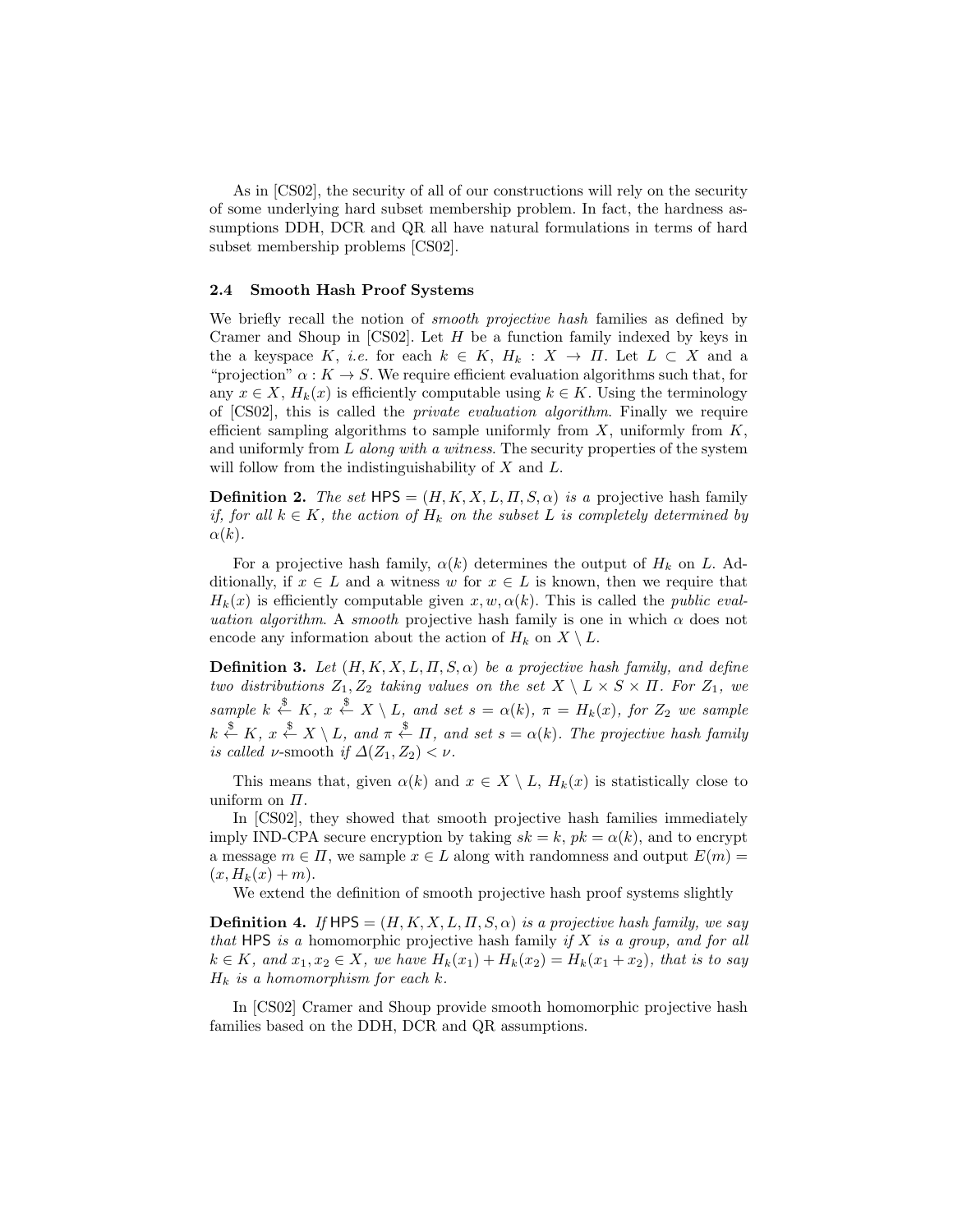# 3 Lossy Trapdoor Functions from Smooth Homomorphic Hash Proof Systems

Peikert and Waters [\[PW08\]](#page-16-2) gave a construction of lossy trapdoor functions from the Decisional Diffie-Hellman (DDH) assumption. In this section, we show that a similar construction goes through with smooth homomorphic hash proof systems. This extends the intuition given in [\[CS02\]](#page-15-1) that projective hashing provides a good generalization of the DDH assumption. We note, however, that although our construction is very similar that of [\[PW08\]](#page-16-2), the proofs of security are quite different.

Let  $(X, L, W)$  be a hard subset membership problem. For notational convenience, we suppress the dependence on the security parameter  $\lambda$ . Let  $\mathbf{H} =$  $(H, K, X, L, \Pi, S, \alpha)$  be an associated smooth homomorphic projective hash family.

### • Key Generation:

Pick  $x_1, \ldots, x_n \in L$ . Fix  $b \in \Pi \setminus \{0\}.$ Generate the matrix  $B = (B_{ij}) \subset \Pi^{n \times n}$ , where  $B_{ij} = 0$  if  $i \neq j$ , and In lossy mode  $B_{ii} = 0$  for all *i*. In injective mode  $B_{ii} = b$ .

Sample  $k_1, \ldots, k_n \leftarrow K$ , and output

$$
R = \begin{pmatrix} x_1 \\ \vdots \\ x_n \end{pmatrix} \qquad A = \begin{pmatrix} H_{k_1}(x_1) + B_{11} & \cdots & H_{k_1}(x_n) + B_{1n} \\ \vdots & \ddots & \vdots \\ H_{k_n}(x_1) + B_{n1} & \cdots & H_{k_n}(x_n) + B_{nn} \end{pmatrix}
$$

The trapdoor will be  $(k_1, \ldots, k_n)$ .

## • Evaluation:

Given a message  $z = z_1, \ldots, z_n \in \{0, 1\}^n$ Given a function index  $R$ ,  $A$ , calculate

$$
F_{R,A}(z) = (Rz, Az) = \left(\sum_{i=1}^n z_i x_i, \left(\frac{\sum_{i=1}^n z_i (H_{k_1}(x_i) + B_{1i})}{\vdots}, \frac{\sum_{i=1}^n z_i (H_{k_n}(x_i) + B_{ni})}{\sum_{i=1}^n z_i (H_{k_n}(x_i) + B_{ni})}\right)\right).
$$

• Trapdoor:

Given a value  $(Rz, Az)$ , and a trapdoor  $(k_1, \ldots, k_n)$ , we begin by noting that the homomorphic property of  $H_k$  guarantees that

$$
F_{R,A}(z) = (Rz, Az) = \left(\sum_{i=1}^n z_i x_i, \begin{pmatrix} \sum_{i=1}^n z_i (H_{k_1}(x_i) + B_{1i}) \\ \vdots \\ \sum_{i=1}^n z_i (H_{k_n}(x_i) + B_{ni}) \end{pmatrix}\right)
$$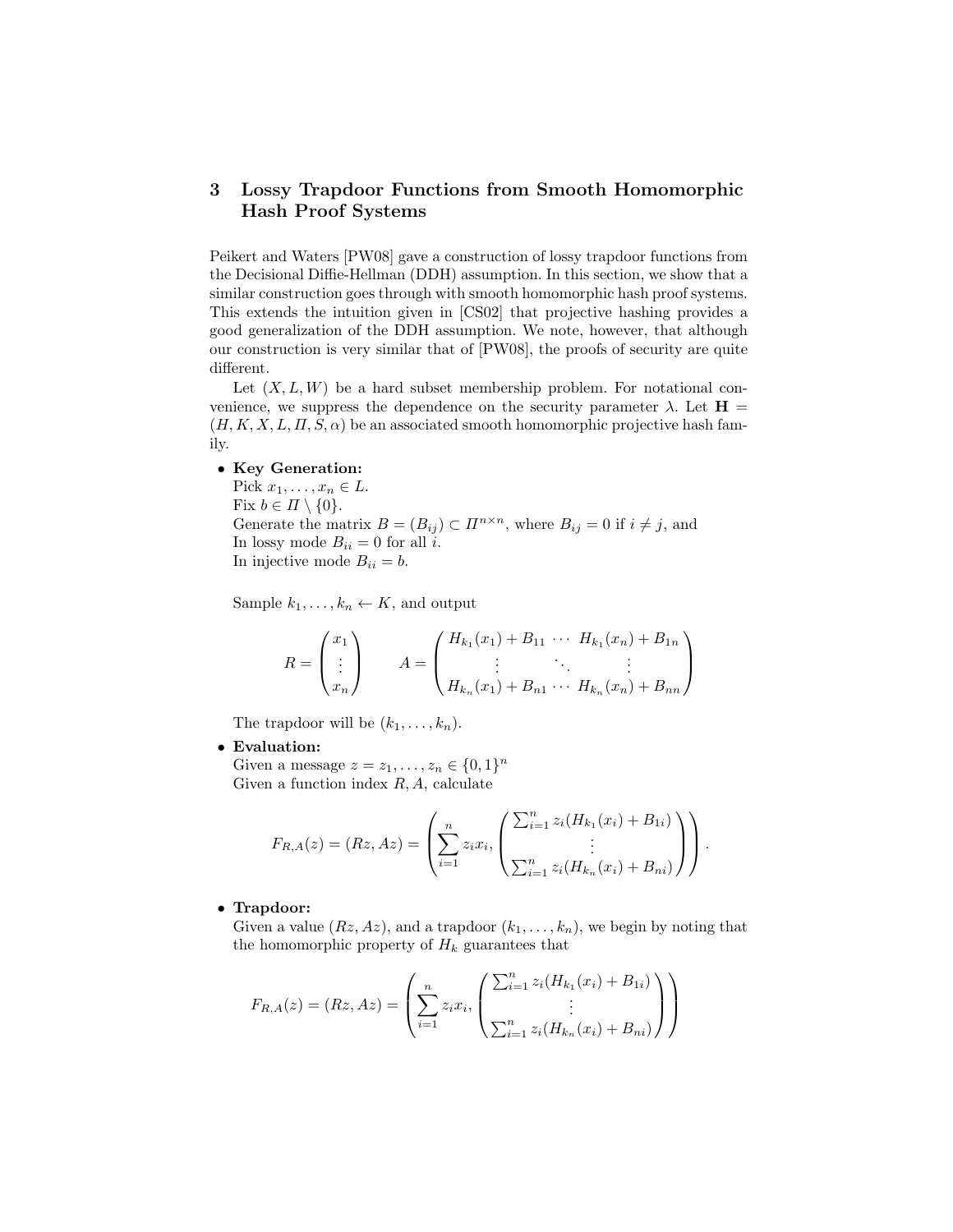$$
= \left(\sum_{i=1}^{n} z_i x_i, \left(\frac{H_{k_1}(\sum_{i=1}^{n} z_i x_i) + \sum_{i=1}^{n} z_i B_{1i})}{H_{k_n}(\sum_{i=1}^{n} z_i x_i) + \sum_{i=1}^{n} z_i B_{ni})}\right)\right)
$$

Since  $\sum_{i=1}^{n} z_i x_i$ , and  $k_i$  is known, we can calculate  $H_{k_i}(\sum_{i=1}^{n} z_i x_i)$  and subtract it from each component to recover the vector

$$
\left(\sum_{i=1}^n z_i B_{1i}, \cdots, \sum_{i=1}^n z_i B_{ni}\right)^t.
$$

Now, in injective mode,  $B_{ij} = 0 \in \Pi$  for  $i \neq j$ , and  $B_{ij} = b$  for  $i = j$ , so

$$
\left(\sum_{i=1}^n z_i B_{1i}, \cdots, \sum_{i=1}^n z_i B_{ni}\right)^t = (z_1 b, \cdots, z_n b).
$$

Since the  $z_i \in \{0, 1\}$ , and since b is known, we can recover the  $z_i$  by inspection.

Remark: Notice that we do not make use of the projection  $\alpha$  in our construction, it will appear, however, in the proof of security. Unlike in [\[CS02\]](#page-15-1), we do not require that  $\alpha$  be efficiently computable, merely that it exists.

We now examine the security of this construction.

**Lemma 1.** In Lossy Mode, the image of F has size at most  $|X|$ .

*Proof.* Notice that in Lossy Mode, since  $B_{ij} = 0$  for all i, j,

$$
F_{R,A}(z) = \left(\sum_{i=1}^{n} z_i x_i, \begin{pmatrix} H_{k_1}(\sum_{i=1}^{n} z_i x_i) \\ \vdots \\ H_{k_n}(\sum_{i=1}^{n} z_i x_i) \end{pmatrix}\right)
$$

which depends only on the sum  $\sum_{i=1}^{n} z_i x_i \in X$ . Thus the size of the image is bounded by  $|X|$ .

Thus by taking  $n > log(|X|)$ , we can make the lossy mode of F as lossy as desired.

Lemma 2. The Injective and Lossy Modes are computationally indistinguishable.

The proof can be found in the full version of this work. We remark that this construction does not make use of the projection  $\alpha$ . The projective property is used, however, since we condition on  $H_k(x)$  for  $x \in L$ , which leaves at least as much entropy in k as conditioning on  $\alpha(k)$ , since  $\alpha(k)$  determines  $H_k(x)$ .

A similar construction and proof goes through for Diverse Group Systems (see the full version of this work for details). Thus we arrive at

Theorem 1. Smooth Homomorphic Projective Hash Proof Systems imply Lossy Trapdoor Functions, and Diverse Group Systems imply Lossy Trapdoor Functions.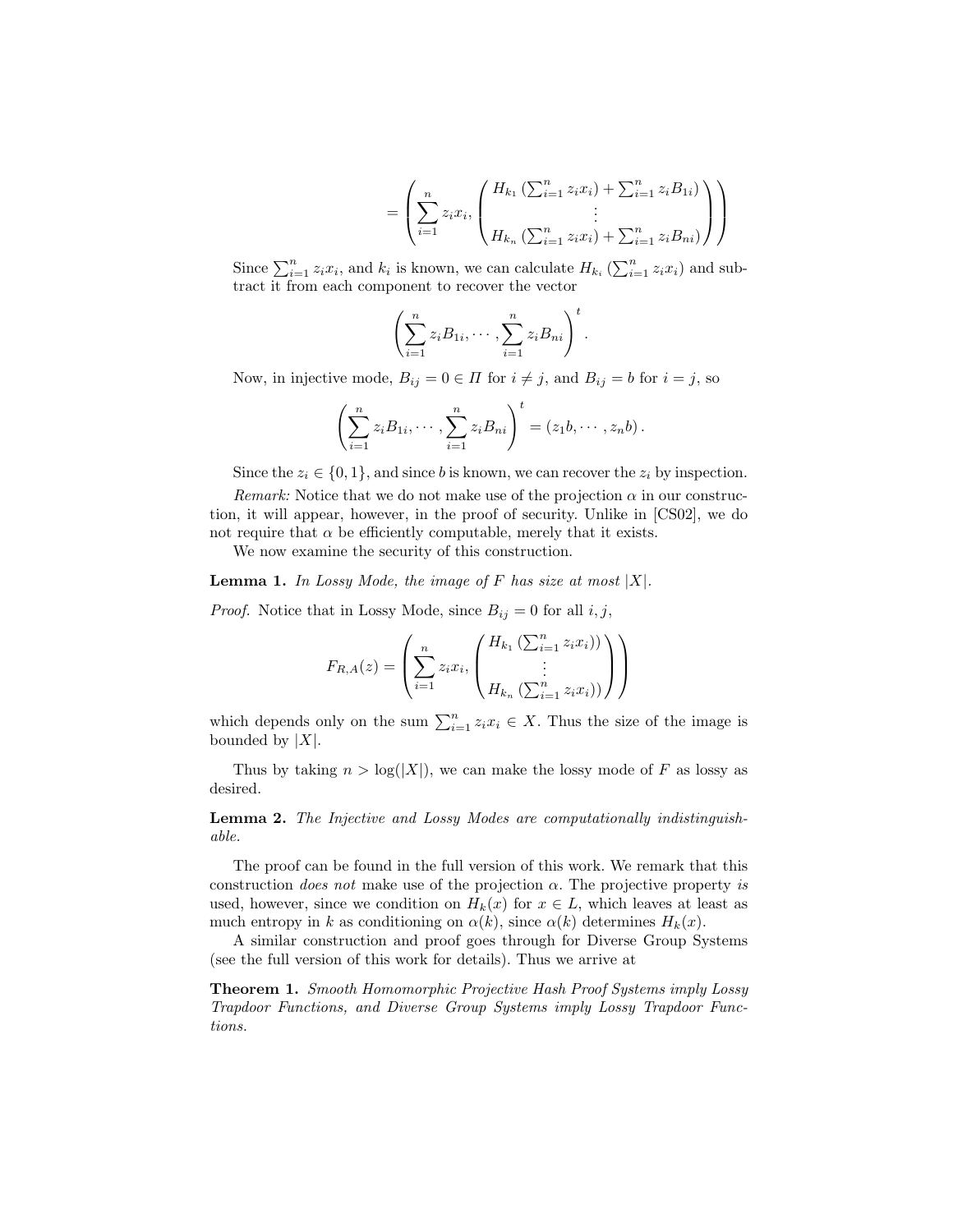This theorem has a number of immediate Corollaries. Since Boldyreva et al. [\[BFO08\]](#page-15-5) showed that LTFs imply deterministic encryption (as defined in [\[BBO07\]](#page-15-6)), we have Corollary [1.](#page-11-2) Since Rosen and Segev [\[RS09\]](#page-16-3) showed that LTFs imply correlated product secure encryption, we have Corollary [2.](#page-11-3) Since Rosen and Segev showed a black-box separation between one-way trapdoor permutations and lossy trapdoor functions, we have Corollary [3.](#page-11-4)

<span id="page-11-2"></span>Corollary 1. Smooth Homomorphic Projective Hash Proof Systems imply deterministic encryption.

<span id="page-11-3"></span>Corollary 2. Smooth Homomorphic Projective Hash Proof Systems imply correlated product secure functions.

<span id="page-11-4"></span>Corollary 3. There is a black-box separation between Smooth Homomorphic Projective Hash Proof Systems and one-way trapdoor permutations, i.e. there exists an oracle, relative to which the latter exists but the former does not.

# <span id="page-11-1"></span>4 The Extended DDH Assumption

In this section, we introduce the Extended Decisional Diffie Hellman (EDDH) assumption. Let G be commutative group (written multiplicatively). The DDH assumption states that

**Definition 5 (The DDH Assumption).** Assume  $G$  is a group with an efficient sampling algorithm, and  $K = \{1, \ldots, |\mathbb{G}|\}$ . Then the DDH assumption states that

$$
\{(g,g^a,g^b,g^{ab}): g \stackrel{\$}{\leftarrow} G, a, b \stackrel{\$}{\leftarrow} K\} \approx_c \{(g,g^a,g^b,g^c): g \stackrel{\$}{\leftarrow} G, a, b, c \stackrel{\$}{\leftarrow} K, \}
$$

When  $G$  is a cyclic group, this can be rephrased as

$$
\{(g, g^a, g^b, g^{ab}): g \stackrel{\$}{\leftarrow} G, a, b \stackrel{\$}{\leftarrow} K\} \approx_c \{(g, g^a, g^b, g^{ab}h): g \stackrel{\$}{\leftarrow} G, a, b \stackrel{\$}{\leftarrow} K, h \stackrel{\$}{\leftarrow} \mathbb{G}\}
$$

We introduce a slight modification of the DDH assumption, called the  $Ex$ tended Decisional Diffie Hellman (EDDH) assumption.

<span id="page-11-0"></span>**Definition 6 (The EDDH Assumption).** For a group  $\mathbb{G}$ , and a (samplable) subgroup  $\mathbb{H} \triangleleft \mathbb{G}$ , the extended decisional diffie hellman (EDDH) problem is said to be hard if there exists a samplable set  $G \subset \mathbb{G}$  and samplable sets  $K \subset \mathbb{Z}$  such that the following two distributions are computationally indistinguishable:

$$
\{(g, g^a, g^b, g^{ab}): g \stackrel{\$}{\leftarrow} G, a, b \stackrel{\$}{\leftarrow} K\} \approx_c \{(g, g^a, g^b, g^{ab}h): g \stackrel{\$}{\leftarrow} G, a, b \stackrel{\$}{\leftarrow} K, h \stackrel{\$}{\leftarrow} \mathbb{H}\}
$$

It is not hard to see:

**Lemma 3.** If  $K = \{1, ..., |\mathbb{G}|\}$ , and  $\mathbb{H} = \mathbb{G}$ , then the EDDH assumption is just the DDH assumption in the group G.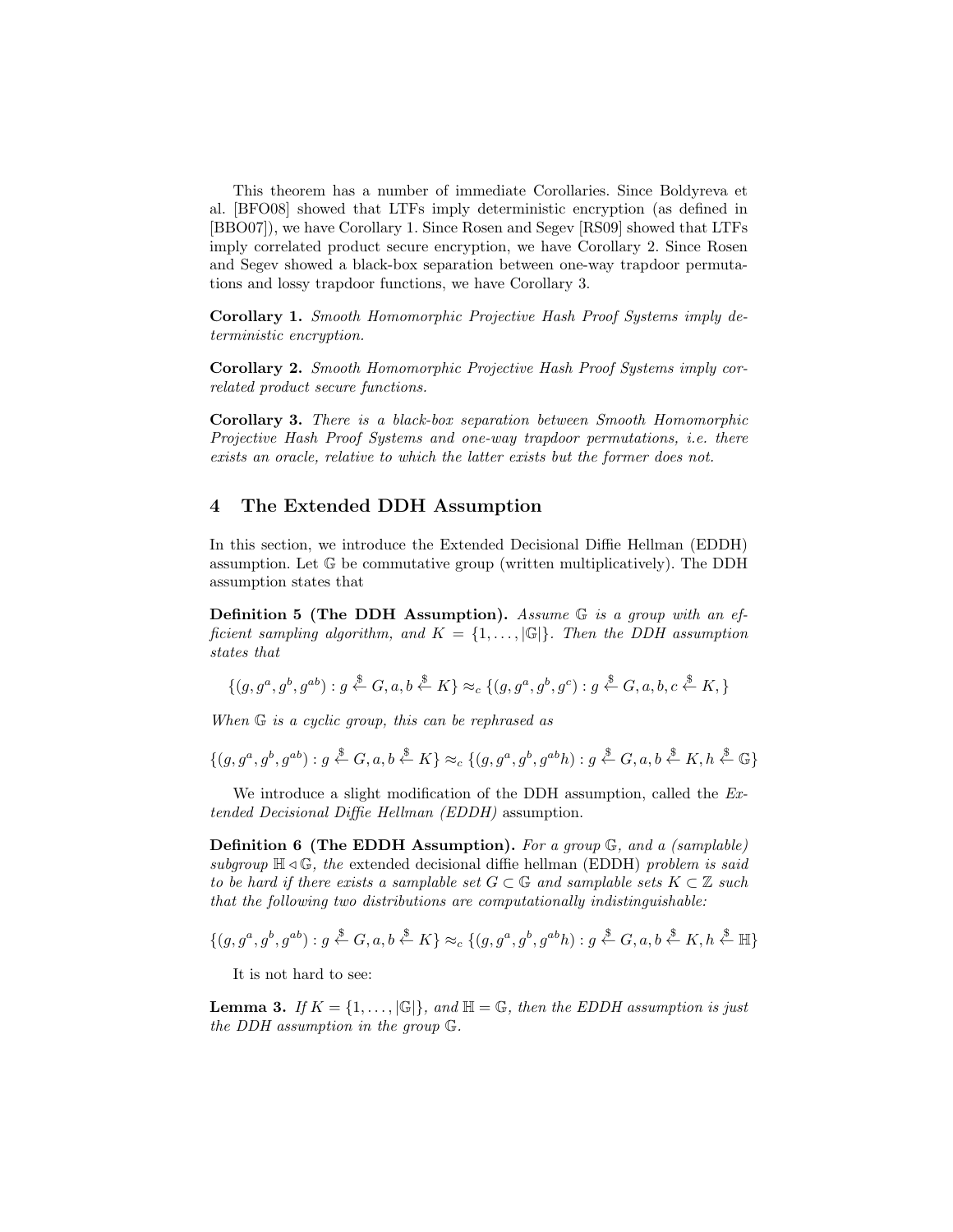The utility of this assumption is that it extracts the essential properties of the DDH assumption, yet it can be instantiated under the QR assumption and the DCR assumption. See the full version of this work for example applications of the EDDH assumption.

We begin by showing that the DCR assumption [\[Pai99\]](#page-16-8) implies the EDDH assumption.

Theorem 2 (DCR implies EDDH). Let  $p, q$  be safe primes<sup>[7](#page-12-0)</sup> and define:

 $- N = pq$  $- \mathbb{G} = \{x : x \stackrel{\$}{\leftarrow} \mathbb{Z}_{N^2}^*, \left(\frac{x}{N}\right) = 1\},\$  $- G = \{g^{2N} \mod N^2 : g \stackrel{\$}{\leftarrow} \mathbb{Z}_{N^2}\},\$  $-K = \{0, \ldots, |N^2/4|\} = \{0, \ldots, (N^2 - 1)/4\},\$  $- \mathbb{H} = \{ (1 + a\overline{N}) : a \in \mathbb{Z}_N \} = \{ (1 + N)^a \mod N^2 : a \in \mathbb{Z}_N \}.$ 

Then under the DCR assumption the EDDH assumption is hard in the group G.

*Proof.* Define the following distributions Let  $\hat{G} = \{g^{2N}(1+N) \mod N^2 : g \stackrel{\$}{\leftarrow}$  $\mathbb{Z}_{N^2}$ .

$$
A_1 = \{ (g, g^a, g^b, g^{ab}) : g \stackrel{\$}{\leftarrow} G, a \stackrel{\$}{\leftarrow} K, b \stackrel{\$}{\leftarrow} K \}
$$
  
\n
$$
A_2 = \{ (g, x, g^b, x^b) : g \stackrel{\$}{\leftarrow} G, x \stackrel{\$}{\leftarrow} \hat{G}, b \stackrel{\$}{\leftarrow} K \}
$$
  
\n
$$
A_3 = \{ (g, x, g^b, x^b h) : g \stackrel{\$}{\leftarrow} G, x \stackrel{\$}{\leftarrow} \hat{G}, b \stackrel{\$}{\leftarrow} K, h \stackrel{\$}{\leftarrow} \mathbb{H} \}
$$
  
\n
$$
A_4 = \{ (g, g^a, g^b, g^b h) : g \stackrel{\$}{\leftarrow} G, a \stackrel{\$}{\leftarrow} K, b \stackrel{\$}{\leftarrow} K, h \stackrel{\$}{\leftarrow} \mathbb{H} \}
$$

1. The DCR assumption says  $\{g^2 \mod N^2 : g \stackrel{\$}{\leftarrow} \mathbb{Z}_{N^2}\}\approx_c \{g^{2N} \mod N^2 : g \stackrel{\$}{\leftarrow} \mathbb{Z}_{N^2}\}$  $g \overset{\$}{\leftarrow} \mathbb{Z}_{N^2}$ . Thus

$$
G = \{g^{2N} \mod N^2 : g \stackrel{\$}{\leftarrow} \mathbb{Z}_{N^2}\}
$$
  
\n
$$
\approx_c \{g^2 \mod N^2 : g \stackrel{\$}{\leftarrow} \mathbb{Z}_{N^2}\}
$$
  
\n
$$
= \{g^2(1+N) \mod N^2 : g \stackrel{\$}{\leftarrow} \mathbb{Z}_{N^2}\}
$$
  
\n
$$
\approx_c \{g^{2N}(1+N) \mod N^2 : g \stackrel{\$}{\leftarrow} \mathbb{Z}_{N^2}\}
$$
  
\n
$$
= \hat{G}.
$$

Now, notice that for a fixed generator  $g$  of  $G$ ,

 ${g^a \mod N^2 : a \stackrel{\$}{\leftarrow} K} \approx_s {g^a \mod N^2 : a \stackrel{\$}{\leftarrow} {0,1,\ldots,\varphi(N)/4}} \approx_s G$ 

<span id="page-12-0"></span><sup>&</sup>lt;sup>7</sup> Choosing  $p, q$  safe primes makes the analysis slightly simpler. See the full version of this work for a complete discussion.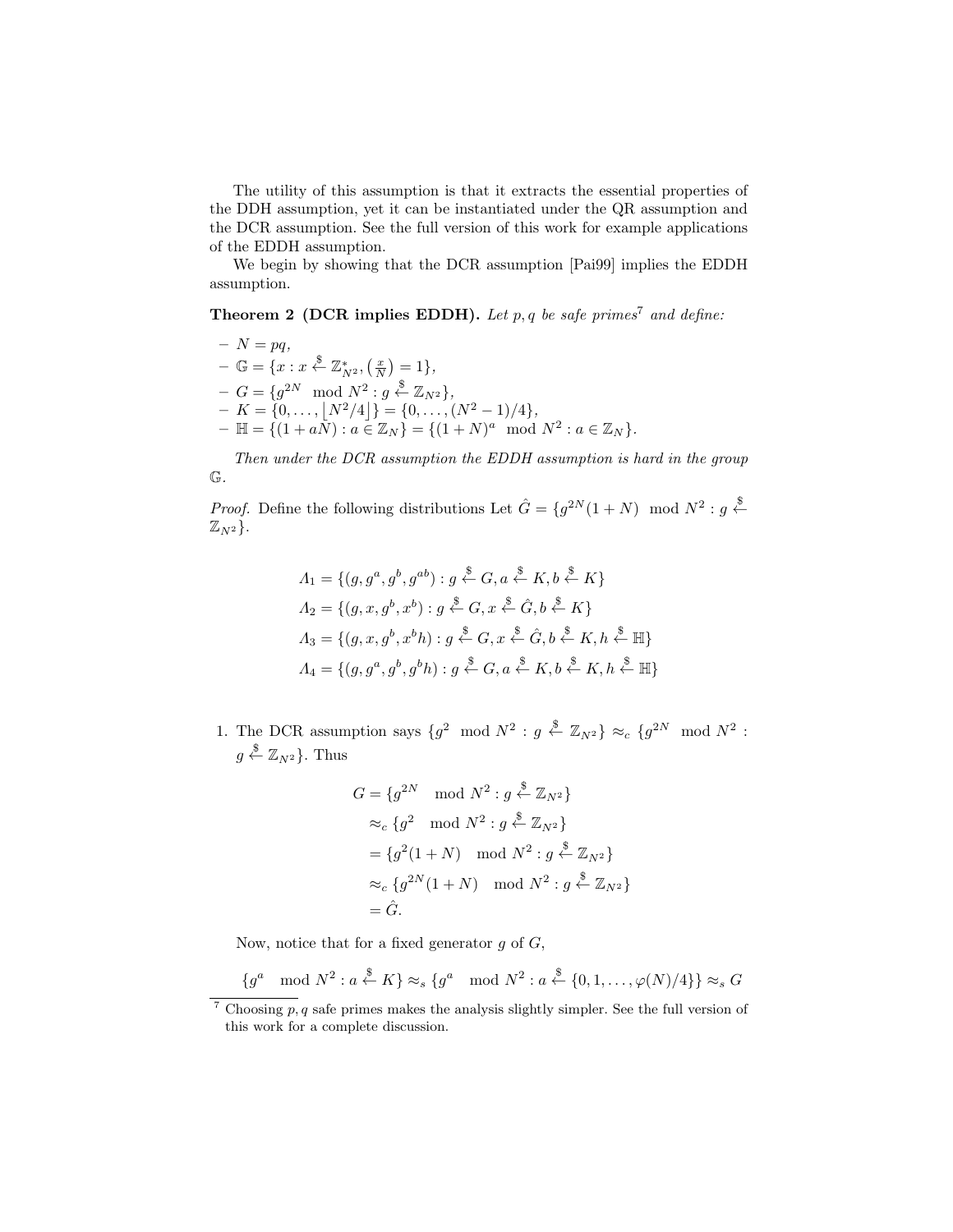(See the full version of this work for a rigorous proof of this fact). We also know that with all but negligible probability a uniformly chosen element  $g \stackrel{\$}{\leftarrow} G$  will be a generator for  $G$ , so this implies  $\Lambda_1 \approx_c \Lambda_2$ .

- 2. If  $x = g_1^{2N}(1+N)$ , then  $x^b = g_1^{2Nb}(1+N)^b = g_1^{2N(b \mod N\varphi(N)/4)}(1+N)$  $(N)^{b \mod N}$  mod  $N^2$ . Since the distribution of b is statistically close to uniform modulo  $N\varphi(N)/4$ , we have that b is statistically close to uniform modulo N even conditioned on any value of b modulo  $\varphi(N)/4$ . Since the order of g is  $\varphi(N)/4$ , the distribution of b modulo N is statistically close to uniform conditioned on  $g^b$ . Thus, even conditioned on  $g^b$ , the distribution of  $x^b$  is statistically close to  $g_1 h$  where  $g_1 \stackrel{\$}{\leftarrow} G$ , and  $h \stackrel{\$}{\leftarrow} \mathbb{H}$ , which shows  $\{(g, x, g^b, x^b)\}\approx_s \{(g, x, g^b, x^b h)\}.$  Thus  $\Lambda_2 \approx_s \Lambda_3$ .
- 3. We have already observed that  $G \approx_c \hat{G}$ , so  $\Lambda_3 \approx_c \Lambda_4$ .

It is standard to conserve randomness by sampling  $a \stackrel{\$}{\leftarrow} \{0, \ldots, (N-1)/4\},\$ and  $b \stackrel{\$}{\leftarrow} \{0, \ldots, (N^2-1)/4\}$ . It is easy to see that security is preserved in this case as well. Since the exposition is cleaner if they are sampled from the same space, and a few DDH applications require it, our scheme samples them from the same larger space.

Next, we show that the QR assumption implies the EDDH assumption.

**Theorem 3 (QR Implies EDDH).** Let p, q be safe primes with  $p = q = 3$ mod 4, and define:

- 
$$
N = pq
$$
,  
\n-  $\mathbb{G} = \{x : x \stackrel{\$}{\leftarrow} \mathbb{Z}_N^*, (\frac{x}{N}) = 1\},$   
\n-  $G = \{g^2 \mod N : g \stackrel{\$}{\leftarrow} \mathbb{Z}_N\},$   
\n-  $K = \{0, ..., \lfloor N/2 \rfloor\},$   
\n-  $\mathbb{H} = \{\pm 1\}.$ 

Then under the QR assumption the EDDH assumption is hard in the group G.

*Proof.* Since  $p = q = 3 \mod 4, -1$  is a quadratic non-residue modulo N with jacobi symbol 1.

Define the following distributions

$$
A_1 = \{ (g, g^a, g^b, g^{ab}) : g \stackrel{\$}{\leftarrow} G, a \stackrel{\$}{\leftarrow} K, b \stackrel{\$}{\leftarrow} K \}
$$
  
\n
$$
A_2 = \{ (g, x, g^b, x^b) : g \stackrel{\$}{\leftarrow} G, x \stackrel{\$}{\leftarrow} \mathbb{G}, b \stackrel{\$}{\leftarrow} K \}
$$
  
\n
$$
A_3 = \{ (g, x, g^b, x^b h) : g \stackrel{\$}{\leftarrow} G, x \stackrel{\$}{\leftarrow} \mathbb{G}, b \stackrel{\$}{\leftarrow} K, h \stackrel{\$}{\leftarrow} \mathbb{H} \}
$$
  
\n
$$
A_4 = \{ (g, g^a, g^b, g^b h) : g \stackrel{\$}{\leftarrow} G, a \stackrel{\$}{\leftarrow} K, b \stackrel{\$}{\leftarrow} K, h \stackrel{\$}{\leftarrow} \mathbb{H} \}
$$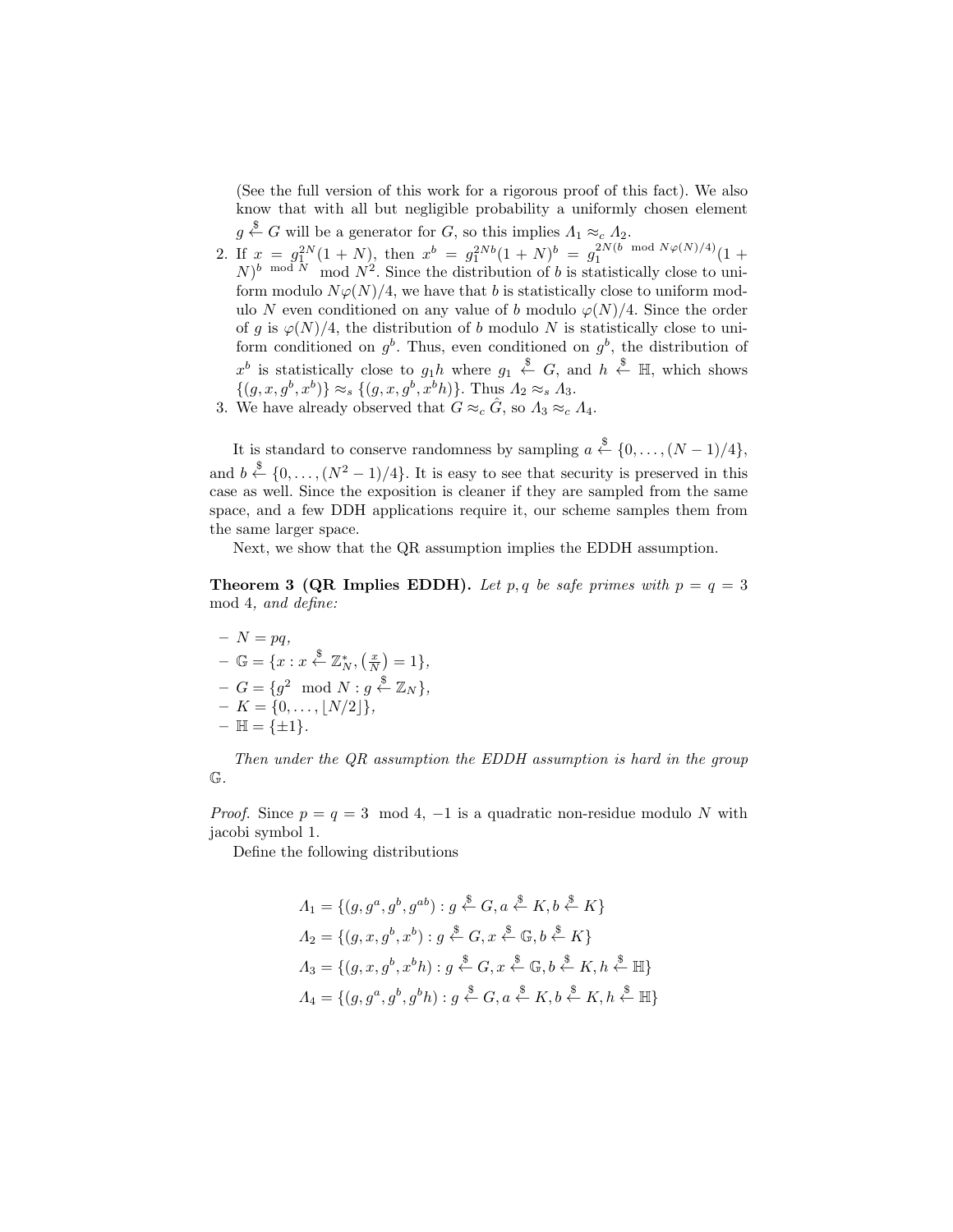1. The QR assumption says

$$
\mathbb{G} = \{x : x \stackrel{\$}{\leftarrow} \mathbb{Z}_N^*, \left(\frac{x}{N}\right) = 1\} \approx_c \{g^2 \mod N : g \stackrel{\$}{\leftarrow} \mathbb{Z}_N\} = G
$$

Now, notice that for a fixed generator  $g$  of  $G$ ,

 ${g^a \mod N : a \stackrel{\$}{\leftarrow} K} \approx_s {g^a \mod N : a \stackrel{\$}{\leftarrow} {0,1,\ldots,\varphi(N)/4}} \approx_s G$ 

(See the full version for a rigorous proof of this fact.) We also know that with all but negligible probability a uniformly chosen element  $g \stackrel{\$}{\leftarrow} G$  will be a generator for G, so this implies  $\Lambda_1 \approx_c \Lambda_2$ .

- 2. If  $x = -g_1^2$ , then  $x^b = g_1^{2b}(-1)^b = g_1^{2(b \mod \varphi(N)/4)}(-1)^b \mod 2 \mod N$ . Since the distribution of b is statistically close to uniform modulo  $\varphi(N)/2$ , we have that  $b$  is statistically close to uniform modulo 2 even conditioned on any value of b modulo  $\varphi(N)/4$ . Since the order of g is  $\varphi(N)/4$ , the distribution of b modulo 2 is statistically close to uniform conditioned on  $g<sup>b</sup>$ . Thus, even conditioned on  $g^b$ , the distribution of  $x^b$  is statistically close to  $g_1h$  where  $g_1 \stackrel{\$}{\leftarrow} G$ , and  $h \stackrel{\$}{\leftarrow} {\{\pm 1\}}$ , which shows  $\{(g, x, g^b, x^b)\} \approx_s \{(g, x, g^b, x^b h)\}.$ Thus  $A_2 \approx_s A_3$ .
- 3. We have already observed that  $G \approx_c \mathbb{G}$ , so  $\Lambda_3 \approx_c \Lambda_4$ .

As in the case of the DCR based schemes, it is standard to conserve randomness by sampling  $a$  from a smaller space than  $b$ . In particular, we can sample  $a \stackrel{\$}{\leftarrow} \{0,\ldots,(N-1)/4\}$ , and  $b \stackrel{\$}{\leftarrow} \{0,\ldots,(N^2-1)/4\}$ . For the reasons outlined above we present this simpler (though slightly less efficient) variant.

It is not too hard to see that the construction of LTFs given by Peikert and Waters in [\[PW08\]](#page-16-2) carries through under the EDDH assumption. This immediately gives new constructions of LTFs based on the QR assumption and the DCR assumption. See the full version of this work for details.

This provides the first construction of full LTFs from the QR assumption, and a novel construction of LTFs from the DCR assumption.

# 5 Conclusion

In this work, we showed that the intuition that hash proof systems are a natural generalization of the Decisional Diffie-Hellman (DDH) assumption holds in the case of lossy trapdoor functions as well. In particular, we showed that the construction of lossy trapdoor functions from DDH given in [\[PW08\]](#page-16-2) can be made to work with any smooth homomorphic projective hash (or any diverse group system). This shows an interesting connection between these two powerful prim-itives and provides the first generic<sup>[8](#page-14-0)</sup> construction of lossy trapdoor functions from any primitive.

<span id="page-14-0"></span><sup>8</sup> i.e. not based on specific number theoretic assumptions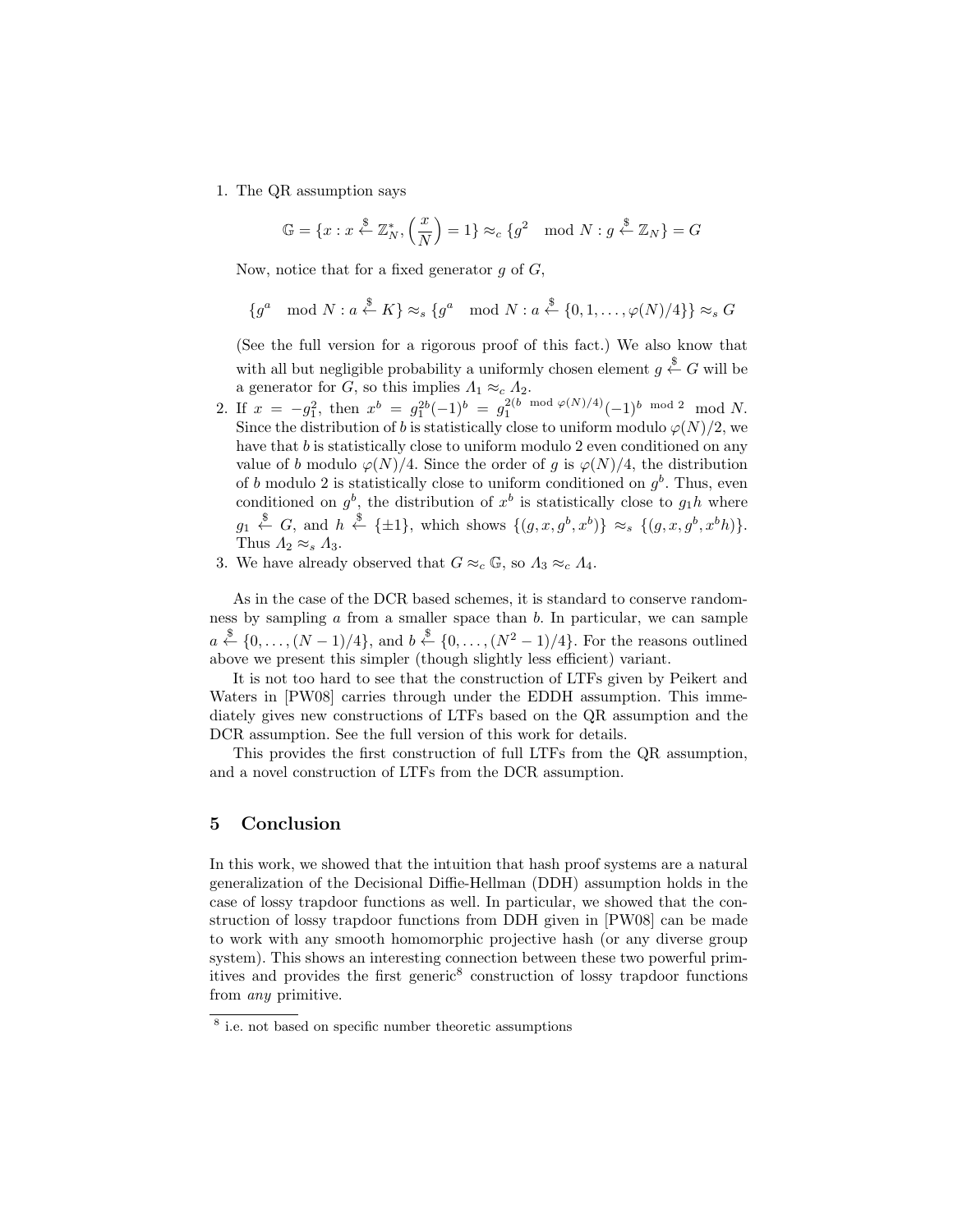When applied to the results of [\[BFO08\]](#page-15-5), we obtain the first construction of deterministic encryption from smooth homomorphic hash proof systems. Combining our work with the negative results of [\[RS09\]](#page-16-3), we obtain a black-box separation between one-way trapdoor permutations and smooth homomorphic hash proof systems.

To reinforce the intuition that the DCR and QR assumptions can be used to replace the DDH assumption, we introduced the Extended Decisional Diffie Hellman (EDDH) assumption and showed that the DCR and QR assumptions imply the EDDH assumption. This provides a simple method for converting most DDH-based protocols into protocols whose security can be based on either the DCR or QR assumptions. In particular, this framework gives novel constructions of LTFs from the DCR assumption, and the first known constructions of fully lossy trapdoor functions from the QR assumption.

# References

- <span id="page-15-6"></span>BBO07. Mihir Bellare, Alexandra Boldyreva, and Adam O'Neill. Deterministic and efficiently searchable encryption. In CRYPTO '07, volume 4622 of Lecture Notes in Computer Science, pages 535–552. Springer Berlin / Heidelberg, 2007.
- <span id="page-15-5"></span>BFO08. Alexandra Boldyreva, Serge Fehr, and Adam O'Neill. On notions of security for deterministic encryption, and efficient constructions without random oracles. In David Wagner, editor, CRYPTO '08, volume 5157 of Lecture Notes in Computer Science, pages 335–359. Springer, 2008.
- <span id="page-15-3"></span>BG10. Zvika Brakerski and Shafi Goldwasser. Circular and leakage resilient publickey encryption under subgroup indistinguishability. In Proceedings of the 30th annual conference on Advances in cryptology, CRYPTO'10, pages 1– 20, Berlin, Heidelberg, 2010. Springer-Verlag.
- <span id="page-15-4"></span>BHHO08. Dan Boneh, Shai Halevi, Mike Hamburg, and Rafail Ostrovsky. Circularsecure encryption from decision diffie-hellman. In CRYPTO '08, 2008.
- <span id="page-15-8"></span>BHK11. Mark Braverman, Avinatan Hassidim, and Yael Tauman Kalai. Leaky pseudo-entropy functions. In ICS '11, 2011.
- <span id="page-15-0"></span>CS98. Ronald Cramer and Victor Shoup. A practical public key cryptosystem provably secure against adaptive chosen ciphertext attack. In CRYPTO 1998, volume 1462 of Lecture Notes in Computer Science, pages 13–25, 1998.
- <span id="page-15-1"></span>CS02. Ronald Cramer and Victor Shoup. Universal hash proofs and a paradigm for adaptive chosen ciphertext secure public-key encryption. In - EURO-CRYPT 2002, volume 2332 of Lecture Notes in Computer Science, pages 45–64, 2002. Full version available at http://eprint.iacr.org Cryptology ePrint Archive, Report 2001/085.
- <span id="page-15-9"></span>FGK<sup>+</sup>10. David Mandell Freeman, Oded Goldreich, Eike Kiltz, Alon Rosen, and Gil Segev. More constructions of lossy and correlation-secure trapdoor functions. In PKC '10, 2010.
- <span id="page-15-7"></span>GL89. Oded Goldreich and L. Levin. A hard-core predicate for all one-way functions. In STOC '89, pages 25–32. ACM, 1989.
- <span id="page-15-2"></span>HK07. Shai Halevi and Yael Tauman Kalai. Smooth projective hashing and twomessage oblivious transfer. Cryptology ePrint Archive, Report 2007/118, 2007. http://eprint.iacr.org/2007/118.